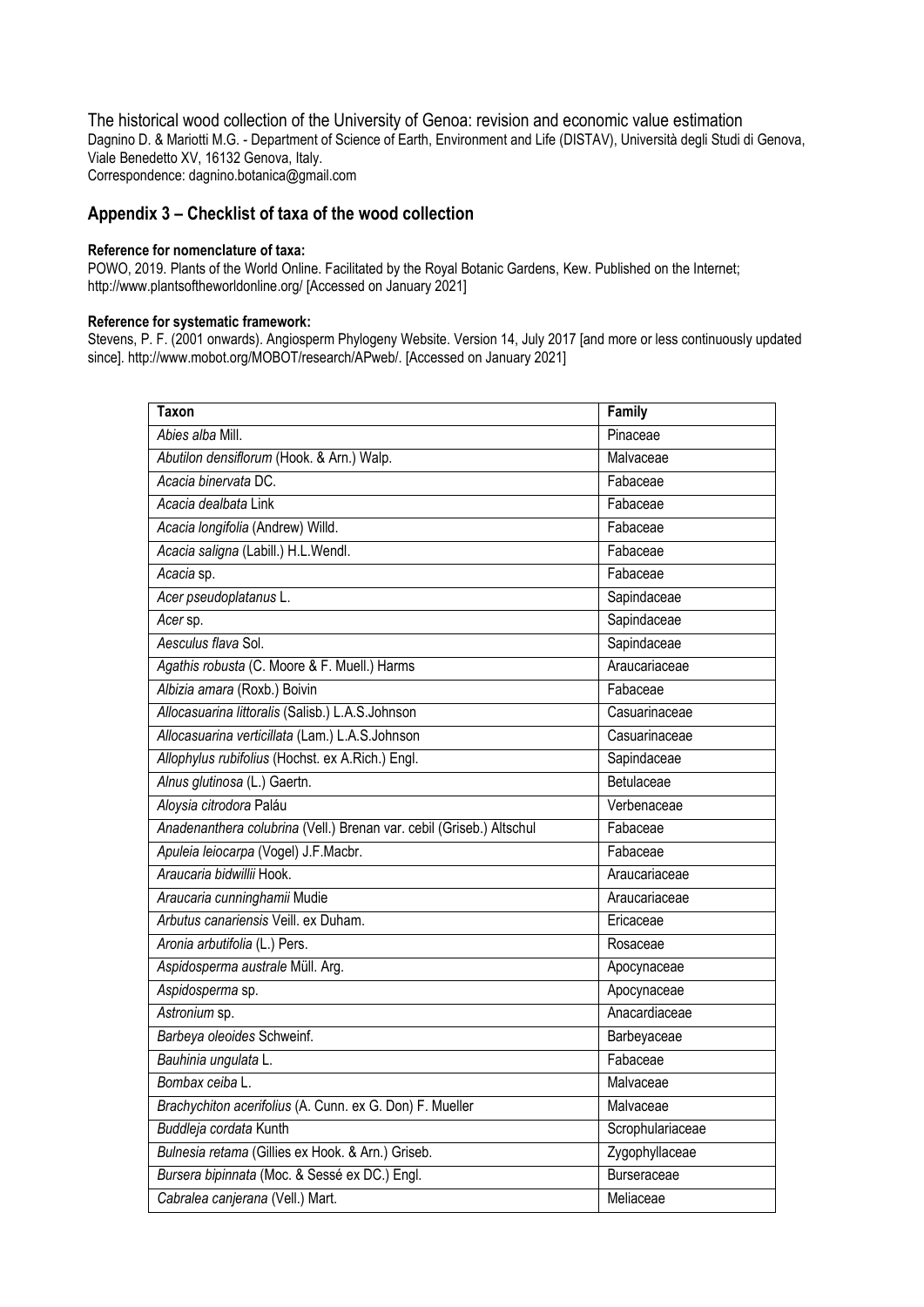| Callicarpa tomentosa (L.) L.                           | Lamiaceae          |
|--------------------------------------------------------|--------------------|
| Callistemon sp.                                        | Myrtaceae          |
| Callitris columellaris F. Mueller                      | Cupressaceae       |
| Calophyllum costatum F.M. Bailey                       | Calophyllaceae     |
| Camellia japonica L.                                   | Theaceae           |
| Canarium australianum F. von Mueller                   | <b>Burseraceae</b> |
| Carpinus betulus L.                                    | Betulaceae         |
| Caryocar brasiliense A.St.-Hil.                        | Caryocaraceae      |
| Casearia sylvestris Sw.                                | Salicaceae         |
| Casearia ulmifolia Vahl ex Vent.                       | Salicaceae         |
| Cassia grandis L.f.                                    | Fabaceae           |
| Castanospermum australe A. Cunn. ex Mudie              | Fabaceae           |
| Casuarina equisetifolia L.                             | Casuarinaceae      |
| Casuarina glauca Sieber ex Spreng.                     | Casuarinaceae      |
| Cedrela angustifolia DC.                               | Meliaceae          |
| Cedrela fissilis Veill.                                | Meliaceae          |
| Cedrela sp.                                            | Meliaceae          |
| Cedrus libani A. Rich.                                 | Pinaceae           |
| Cedrus sp.                                             | Pinaceae           |
| Celtis tala Gillies ex Planch.                         | Cannabaceae        |
| Cephalotaxus fortunei Hook.                            | Taxaceae           |
| Ceratonia siliqua L.                                   | Fabaceae           |
| Ceratopetalum gummiferum Sm.                           | Cunoniaceae        |
| Cercis siliquastrum L.                                 | Fabaceae           |
| Cestrum latifolium Lam.                                | Solanaceae         |
| Chamaecyparis obtusa (Siebold et Zucc.) Endl.          | Cupressaceae       |
| Chamaecyparis pisifera (Siebold & Zucc.) Endl.         | Cupressaceae       |
| Chamaecyparis thyoides (L.) Britton, Sterns & Poggenb. | Cupressaceae       |
| Cinchona officinalis L.                                | Rubiaceae          |
| Cinnamomum camphora (L.) J.Presl.                      | Lauraceae          |
| Clethra arborea Aiton                                  | Clethraceae        |
| Cocculus laurifolius DC                                | Menispermaceae     |
| Cojoba arborea (L.) Britton & Rose                     | Fabaceae           |
| Condalia hookeri M.C. Johnst.                          | Rhamnaceae         |
| Condalia sp.                                           | Rhamnaceae         |
| Coprosma lucida J.R.Forst. & G. Forst.                 | Rubiaceae          |
| Cordia alliodora (Ruiz et Pav.) Oken                   | Boraginaceae       |
| Cordia myxa L.                                         | Boraginaceae       |
| Cornus capitata Wall.                                  | Cornaceae          |
| Corylus avellana L.                                    | Betulaceae         |
| Corymbia maculata (Hook.) K.D. Hill & L.A.S.Johnson    | Myrtaceae          |
| Crataegus laevigata (Poir.) DC                         | Rosaceae           |
| Croton niveus Jacq.                                    | Euphorbiaceae      |
| Croton reflexifolius Kunth                             | Euphorbiaceae      |
| Cryptocarya erythroxylon Maiden et Betche              | Lauraceae          |
| Cryptomeria japonica (Thunb. ex L.f.) D.Don            | Cupressaceae       |
| Cupressus pendula Thunb.                               | Cupressaceae       |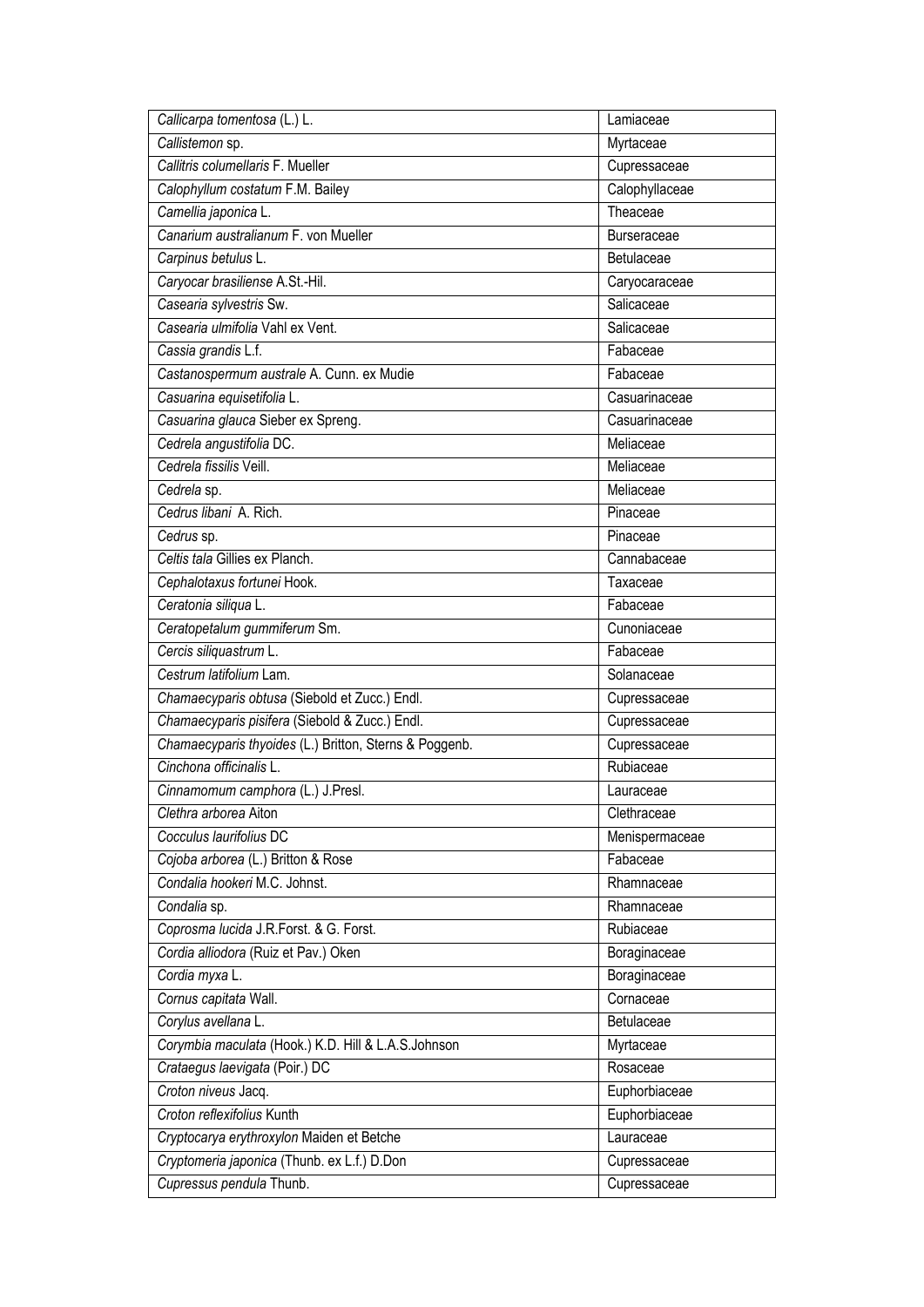| Cupressus sempervirens L.                                    | Cupressaceae       |
|--------------------------------------------------------------|--------------------|
| Cupressus sp.                                                | Cupressaceae       |
| Dacrycarpus dacrydioides (A.Rich.) de Laub.                  | Podocarpaceae      |
| Dalbergia calderonii Standl.                                 | Fabaceae           |
| Dalbergia melanoxylon Guill. et Perr.                        | Fabaceae           |
| Dalbergia sp.                                                | Fabaceae           |
| Daphnandra micrantha (Tul.) Benth.                           | Atherospermataceae |
| Deplanchea tetraphylla (R.Br.) F.Muell. ex Steenis           | Bignoniaceae       |
| Dillenia alata (R.Br. ex DC.) Banks ex Martelli              | Dilleniaceae       |
| Diphysa americana (Mill.) M. Sousa                           | Fabaceae           |
| Drimys winteri J.R. Forst. & G. Forst.                       | Winteraceae        |
| Ebenopsis confinis (Standl.) Britton & Rose                  | Fabaceae           |
| Ebenopsis ebano (Berland.) Barneby & J.W. Grimes             | Fabaceae           |
| Ehretia acuminata R.Br.                                      | Boraginaceae       |
| Ehretia obtusifolia Hochst, ex A.DC.                         | Boraginaceae       |
| Elaeagnus triflora Roxb.                                     | Elaeagnaceae       |
| Erythrina crista-galli L.                                    | Fabaceae           |
| Erythrina lanata Rose                                        | Fabaceae           |
| Erythrina variegata L.                                       | Fabaceae           |
| Erythrostemon mexicanus (A.Gray) Gagnon & G.P.Lewis          | Fabaceae           |
| Eucalyptus × kirtoniana F. vMueller                          | Myrtaceae          |
| Eucalyptus leucoxylon F. Mueller                             | Myrtaceae          |
| Eucalyptus macrorhyncha F.Muell. ex Benth.                   | Myrtaceae          |
| Eucalyptus microcorys F. Muell.                              | Myrtaceae          |
| Eucalyptus paniculata Sm.                                    | Myrtaceae          |
| Eucalyptus resinifera J. White                               | Myrtaceae          |
| Eucalyptus saligna Sm.                                       | Myrtaceae          |
| Eucalyptus tereticornis Sm.                                  | Myrtaceae          |
| Eugenia uniflora L.                                          | Myrtaceae          |
| Euonymus japonicus Thunb.                                    | Celastraceae       |
| Ficus elastica Roxb. ex Hornem.                              | Moraceae           |
| Ficus racemosa L.                                            | Moraceae           |
| Flindersia australis R. Br.                                  | Rutaceae           |
| Flindersia schottiana F. Muell.                              | Rutaceae           |
| Flindersia xanthoxyla (A.Cunn. ex Hook.) Domin               | Rutaceae           |
| Fontanesia philliraeoides Labill.                            | Oleaceae           |
| Fraxinus excelsior L.                                        | Oleaceae           |
| Fraxinus undulata Raf.                                       | Oleaceae           |
| Garrya fadyenii Hook.                                        | Garryaceae         |
| Garrya laurifolia Benth. subsp. macrophylla (Benth.) Dahling | Garryaceae         |
| Geoffroea decorticans (Gillies ex Hook. & Arn.) Burkart      | Fabaceae           |
| Gleditsia amorphoides (Griseb.) Taub.                        | Fabaceae           |
| Gleditsia triacanthos L.                                     | Fabaceae           |
| Gliricidia sepium (Jacq.) Walp.                              | Fabaceae           |
| Glycine sp.                                                  | Fabaceae           |
| Grevillea parallela Knight                                   | Proteaceae         |
| Gymnocladus dioicus (L.) K. Koch                             | Fabaceae           |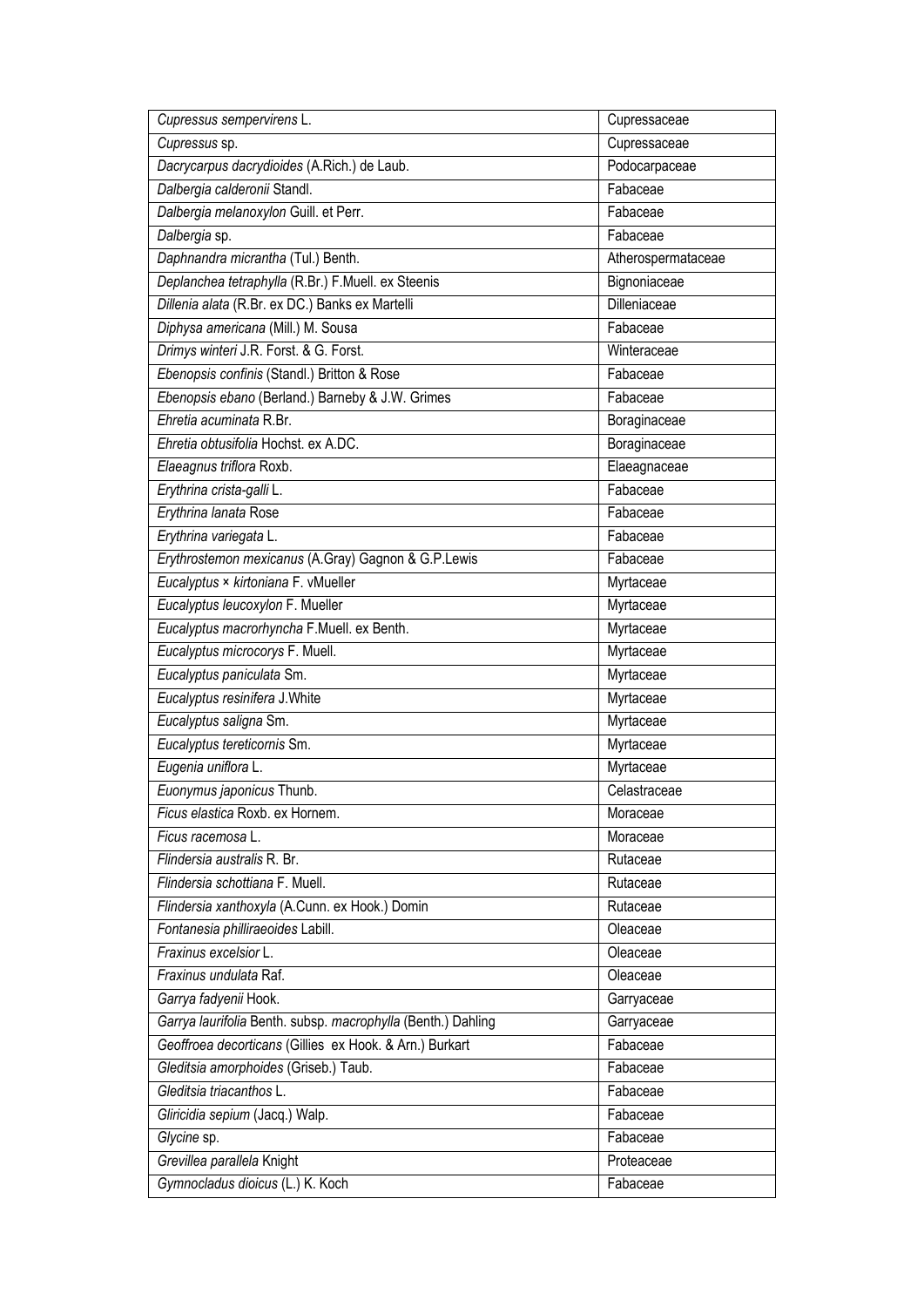| Gyrocarpus americanus Jacq.                                       | Hernandiaceae    |
|-------------------------------------------------------------------|------------------|
| Haematoxylon sp.                                                  | Fabaceae         |
| Hamelia patens Jacq.                                              | Rubiaceae        |
| Heritiera peralata (F.M.Bailey) Kosterm.                          | Malvaceae        |
| Hesperocyparis goveniana (Gordon) Bartel                          | Cupressaceae     |
| Hymenaea courbaril L.                                             | Fabaceae         |
| Hymenolobium sp.                                                  | Fabaceae         |
| Inga sp.                                                          | Fabaceae         |
| Jacaranda caroba (Vell.) DC.                                      | Bignoniaceae     |
| Jacaranda mimosifolia D. Don                                      | Bignoniaceae     |
| Jacaranda sp.                                                     | Bignoniaceae     |
| Jasminum officinale L.                                            | Oleaceae         |
| Jodina rhombifolia (Hook. & Arn.) Reissek                         | Santalaceae      |
| Juglans regia L.                                                  | Juglandaceae     |
| Kiggelaria africana L.                                            | Achariaceae      |
| Lagetta lagetto (Sw.) Nash                                        | Thymelaeaceae    |
| Laurus nobilis L.                                                 | Lauraceae        |
| Lecythis pisonis Cambess.                                         | Lecythidaceae    |
| Leptospermum laevigatum (Gaertn.) F. Muell.                       | Myrtaceae        |
| Leptospermum sp.                                                  | Myrtaceae        |
| Libidibia coriaria (Jacq.) Schitdl.                               | Fabaceae         |
| Ligustrum compactum (Wall. ex G.Don) Hook.f. & Thomson ex Brandis | Oleaceae         |
| Lonchocarpus sp.                                                  | Fabaceae         |
| Lophostemon confertus (R.Br.) Peter G. Wilson & J.T. Waterh.      | Myrtaceae        |
| Lycium boerhaviifolium L.f.                                       | Solanaceae       |
| Maclura tinctoria (L.) D.Don ex Steud.                            | Moraceae         |
| Malus spectabilis (Aiton) Borkh.                                  | Rosaceae         |
| Mauria simplicifolia Khunt                                        | Anacardiaceae    |
| Melaleuca diosmifolia Andrews                                     | Myrtaceae        |
| Melaleuca leucadendra (L.) L.                                     | Myrtaceae        |
| Melaleuca lophantha (Vent.) ined.                                 | Myrtaceae        |
| Melaleuca sp.                                                     | Myrtaceae        |
| Melaleuca squarrosa Donn ex Sm.                                   | Myrtaceae        |
| Melaleuca styphelioides Sm.                                       | Myrtaceae        |
| Mimosa bonplandii Benth.                                          | Fabaceae         |
| Mimosa zimapanensis Britton                                       | Fabaceae         |
| Mimusops elengi L.                                                | Sapotaceae       |
| Morus nigra L.                                                    | Moraceae         |
| Morus rubra L.                                                    | Moraceae         |
| Myoporum ellipticum R.Br.                                         | Scrophulariaceae |
| Myoporum sp.                                                      | Scrophulariaceae |
| Myoporum tenuifolium G. Forst                                     | Scrophulariaceae |
| Myrceugenia ovata (Hook. & Arn.) O.Berg                           | Myrtaceae        |
| Myrtus communis L.                                                | Myrtaceae        |
| Nerium oleander L.                                                | Apocynaceae      |
| Ocotea acutifolia (Nees.) Mez.                                    | Lauraceae        |
| Olea europaea L. subsp. cuspidata (Wall. & G.Don) Cif.            | Oleaceae         |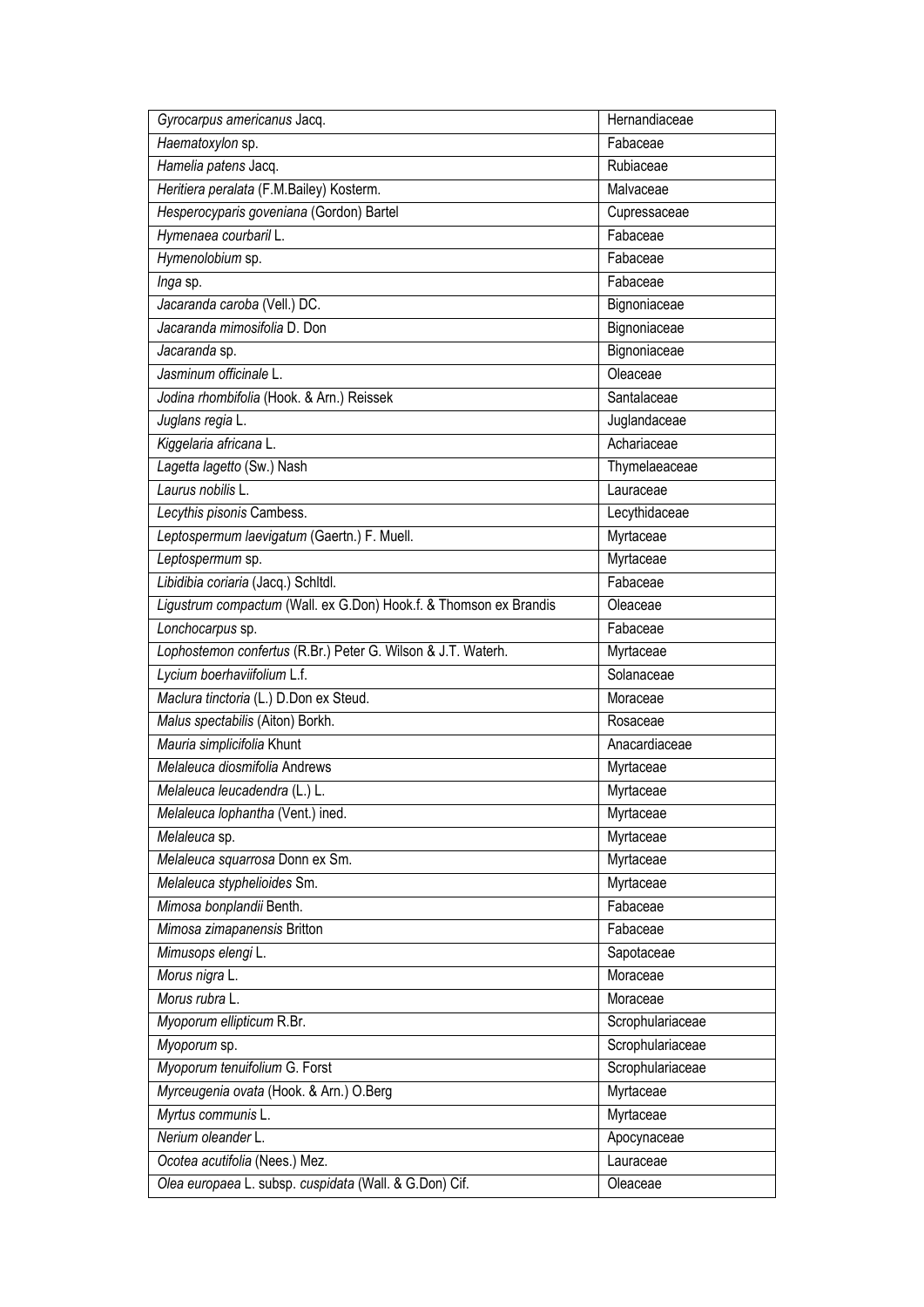| Olea paniculata R. Br.                                   | Oleaceae         |
|----------------------------------------------------------|------------------|
| Olea sp.                                                 | Oleaceae         |
| Oreopanax acerifolius (Willd. ex Schult.) Seem.          | Araliaceae       |
| Oreopanax mutisianus (Kunth) Decne. & Planch.            | Araliaceae       |
| Ostrya virginiana (Mill.) K. Koch                        | Betulaceae       |
| Ozoroa insignis Delile                                   | Anacardiaceae    |
| Ozothamnus ferrugineus (Labill.) Sweet                   | Asteraceae       |
| Paliurus spina-christi Mill.                             | Rhamnaceae       |
| Paratecoma peroba (Record) Kuhlm.                        | Bignoniaceae     |
| Parinari nonda F. Muell, ex Benth.                       | Chrysobalanaceae |
| Passiflora caerulea L.                                   | Passifloraceae   |
| Paubrasilia echinata (Lam.) Gagnon, H.C.Lima & G.P.Lewis | Fabaceae         |
| Persea americana Mill.                                   | Lauraceae        |
| Petalostigma quadriloculare F. Mueller                   | Picrodendraceae  |
| Peumus boldus Molina                                     | Monimiaceae      |
| Photinia glabra (Thunb.) Maxim.                          | Rosaceae         |
| Picea abies (L.) H. Karst.                               | Pinaceae         |
| Picea sp.                                                | Pinaceae         |
| Pilocarpus racemosus Vahl.                               | Rutaceae         |
| Pinus halepensis Mill.                                   | Pinaceae         |
| Pinus montezumae Lamb.                                   | Pinaceae         |
| Pinus pinea L.                                           | Pinaceae         |
| Pisonia zapallo Griseb.                                  | Nyctaginaceae    |
| Pistacia lentiscus L.                                    | Anacardiaceae    |
| Pistacia terebinthus L.                                  | Anacardiaceae    |
| Pittosporum bicolor Hook.                                | Pittosporaceae   |
| Pittosporum phillyreoides DC.                            | Pittosporaceae   |
| Pittosporum tobira (Thunb.) Aiton                        | Pittosporaceae   |
| Platycladus orientalis (L.) Franco                       | Cupressaceae     |
| Platymiscium sp.                                         | Fabaceae         |
| Platymiscium yucatanum Standl.                           | Fabaceae         |
| Podocarpus neriifolius D.Don                             | Podocarpaceae    |
| Polyscias elegans (C. Moore & F. von Mueller) Harms      | Araliaceae       |
| Populus nigra L.                                         | Salicaceae       |
| Pouteria campechiana (Kunth) Baehni                      | Sapotaceae       |
| Prosopis affinis Spreng.                                 | Fabaceae         |
| Prosopis juliflora (Sw) D.C.                             | Fabaceae         |
| Prosopis ruscifolia Griseb.                              | Fabaceae         |
| Prumnopitys taxifolia (Sol. ex D.Don) de Laub.           | Podocarpaceae    |
| Prunus armeniaca L.                                      | Rosaceae         |
| Prunus avium (L.) L.                                     | Rosaceae         |
| Prunus laurocerasus L.                                   | Rosaceae         |
| Prunus Iusitanica L.                                     | Rosaceae         |
| Prunus mahaleb L.                                        | Rosaceae         |
| Psidium guajava L.                                       | Myrtaceae        |
| Pyrus communis L.                                        | Rosaceae         |
| Quercus canariensis Willd.                               | Fagaceae         |
|                                                          |                  |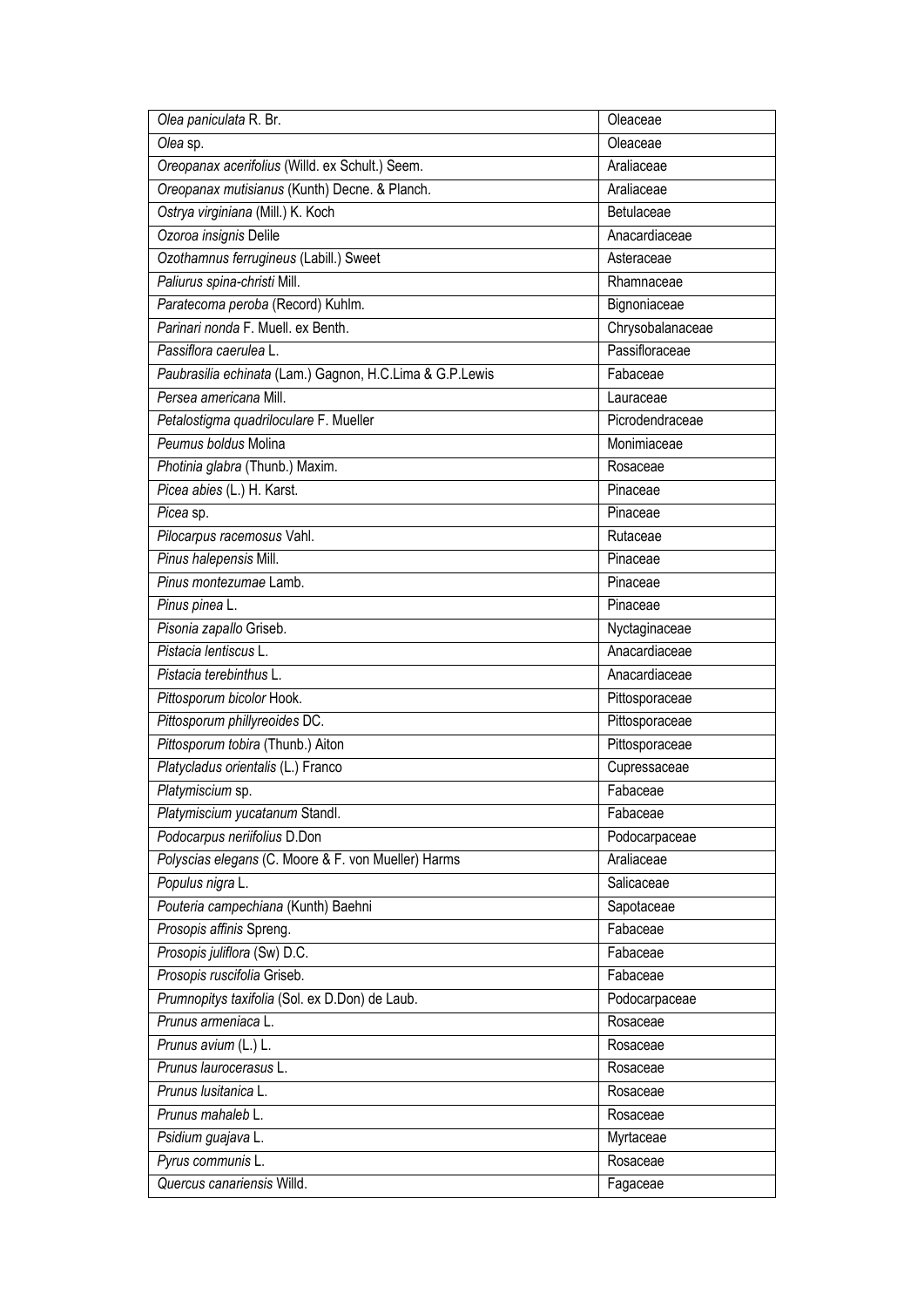| Quercus floribunda Lindl. ex A.Camus                           | Fagaceae      |
|----------------------------------------------------------------|---------------|
| Quercus ilex L.                                                | Fagaceae      |
| Quercus infectoria G. Olivier                                  | Fagaceae      |
| Quercus laurifolia Michx.                                      | Fagaceae      |
| Quercus macrocarpa Michx.                                      | Fagaceae      |
| Quercus petraea (Matt.) Liebl.                                 | Fagaceae      |
| Quercus robur L.                                               | Fagaceae      |
| Quercus rugosa Née                                             | Fagaceae      |
| Quercus sp.                                                    | Fagaceae      |
| Quercus virginiana Mill.                                       | Fagaceae      |
| Quillaja saponaria Molina                                      | Quillajaceae  |
| Rhamnus utilis Decne.                                          | Rhamnaceae    |
| Rhus terebinthifolia Schltdl. & Cham.                          | Anacardiaceae |
| Robinia pseudoacacia L.                                        | Fabaceae      |
| Roupala montana Aubl. var. brasiliensis (Klotzsch) K.S.Edwards | Proteaceae    |
| Rudgea coriacea (Spreng.) K.Schum.                             | Rubiaceae     |
| Salix babylonica L.                                            | Salicaceae    |
| Salix chilensis Molina                                         | Salicaceae    |
| Schefflera actinophylla (Endl.) Harms                          | Araliaceae    |
| Schinus sp.                                                    | Anacardiaceae |
| Schinus terebinthifolia Raddi                                  | Anacardiaceae |
| Searsia gerrardii (Engl.) Moffett                              | Anacardiaceae |
| Searsia lucida (L.) F.A.Barkley                                | Anacardiaceae |
| Sebastiania brasiliensis Spreng.                               | Euphorbiaceae |
| Senegalia modesta (Wall.) P.J.H.Hurter                         | Fabaceae      |
| Senna alata (L.) Roxb.                                         | Fabaceae      |
| Sequoia sempervirens (D. Don) Endl.                            | Cupressaceae  |
| Serjania membranacea Splitg.                                   | Sapindaceae   |
| Solanum giganteum Jacq.                                        | Solanaceae    |
| Solanum sisymbriifolium Lam.                                   | Solanaceae    |
| Sophora tetraptera J.S. Muell.                                 | Fabaceae      |
| Steganotaenia araliacea Hochst.                                | Apiaceae      |
| Stenocarpus salignus R. Br.                                    | Proteaceae    |
| Sterculia quadrifida R. Br.                                    | Sterculiaceae |
| Sterculia sp.                                                  | Sterculiaceae |
| Styrax officinalis L.                                          | Styracaceae   |
| Swietenia mahagoni (L.) Jacq.                                  | Meliaceae     |
| Syncarpia glomulifera (Sm.) Nied.                              | Myrtaceae     |
| Syncarpia hillii F.M.Bailey                                    | Myrtaceae     |
| Syzygium nervosum A.Cunn. ex DC.                               | Myrtaceae     |
| Tamarindus indica L.                                           | Fabaceae      |
| Tamarix africana Poir.                                         | Tamaricaceae  |
| Tamarix sp.                                                    | Tamaricaceae  |
| Taxus baccata L.                                               | Taxaceae      |
| Tecoma capensis (Thunb.) Spach.                                | Bignoniaceae  |
| Tecoma stans (L.) Juss. ex Kunth                               | Bignoniaceae  |
| Terminalia platyphylla F. Mueller                              | Combretaceae  |